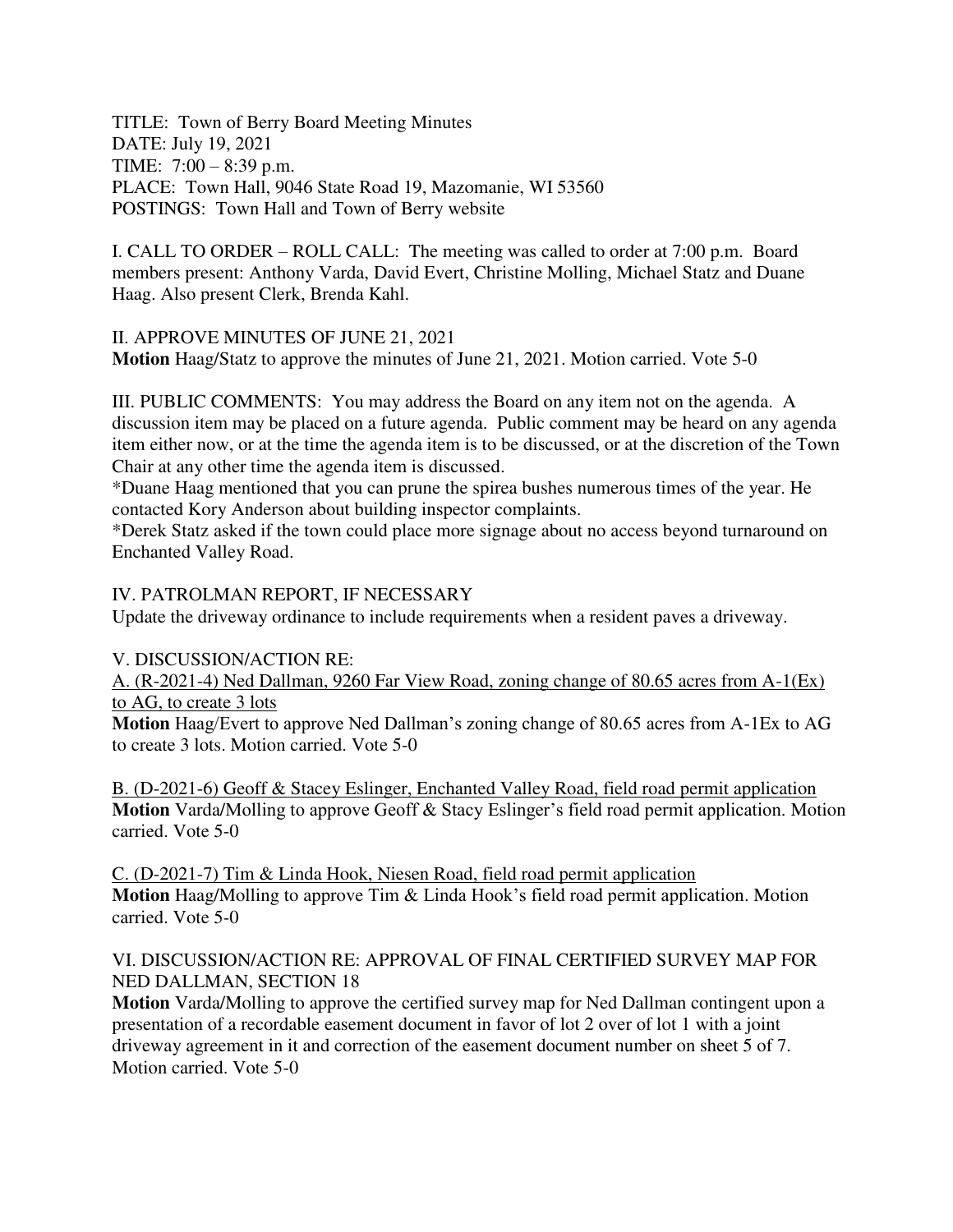VII. DISCUSSION/ACTION RE: APPROVAL OF FINAL CERTIFIED SURVEY MAP FOR AARON TIGERT, SECTION 8

**Motion** Varda/Molling to approve the final certified survey map for Aaron Tigert. Motion carried. Vote 5-0.

VIII. DISCUSSION/ACTION RE: TURKEY ROAD RECONSTRUCTION PROJECT

**Motion** Varda/Molling to approve the last pay request of \$33,114 to be issued this evening retaining the \$46,322 that is still outstanding and request a joint proposal be put together and submitted to the town and as soon as the punch list is done and the board has the proposal the board will hold a meeting to decide on the proposal and if the board doesn't agree with it they will set an arbitrary number and if disputed may need a mediator to resolve it. Motion carried. Vote 5-0

**Motion** Varda/Molling to amend the motion to release \$45,000 at this point in time for payment. Motion carried. Vote 4-1. In favor: Statz, Varda, Molling and Evert. Opposed: Haag

**Motion as amended** to release \$45,000 at this point in time for payment and request a joint proposal be put together and submitted to the town and as soon as the punch list is done and the board has the proposal the board will hold a meeting to decide on the proposal and if the board doesn't agree with it they will set an arbitrary number and if disputed may need a mediator to resolve it. Vote 4-1. In favor: Statz, Varda, Molling and Evert. Opposed: Haag

## IX. DISCUSSION/ACTION RE: WHIPPOORWILL ROAD CUL-DE-SAC AND COST SHARING

**Motion** Varda/Molling to advise the Town of Springfield that in principal we are prepared to contribute in January of 2022 a pro-rated share for the work done on the Berry side and contingent upon the access to the bulb so that we can eliminate that culvert at the bottom and preserved road way be removed and ditched instead. Motion carried. Vote 5-0

X. DISCUSSION/ACTION RE: AGREEMENT TO PARTICIPATE IN THE 2023 DANE COUNTY NATURAL HAZARD PLAN UPDATE Discussion only. No action taken.

### XI. DISCUSSION/ACTION RE: CONTACT INFORMATION FOR DANE COUNTY EMERGENCY MANAGEMENT

Discussion only. Primary contact will be Anthony Varda and alternate contacts will be David Evert and Duane Haag.

## XII. DISCUSSION/ACTION RE: RESOLUTION 2021-1, ESTABLISHING AN AMERICAN RESCUE PLAN ACT GRANT BUDGET LINE ACCOUNT

**Motion** Haag/Statz to approve Resolution 2021-1, Establishing an American Rescue Plan Act Grant Budget Line Account. Motion carried. Vote 5-0

XIII. BUDGETARY MATTERS A. Discussion/action re: Insight FS LP contract